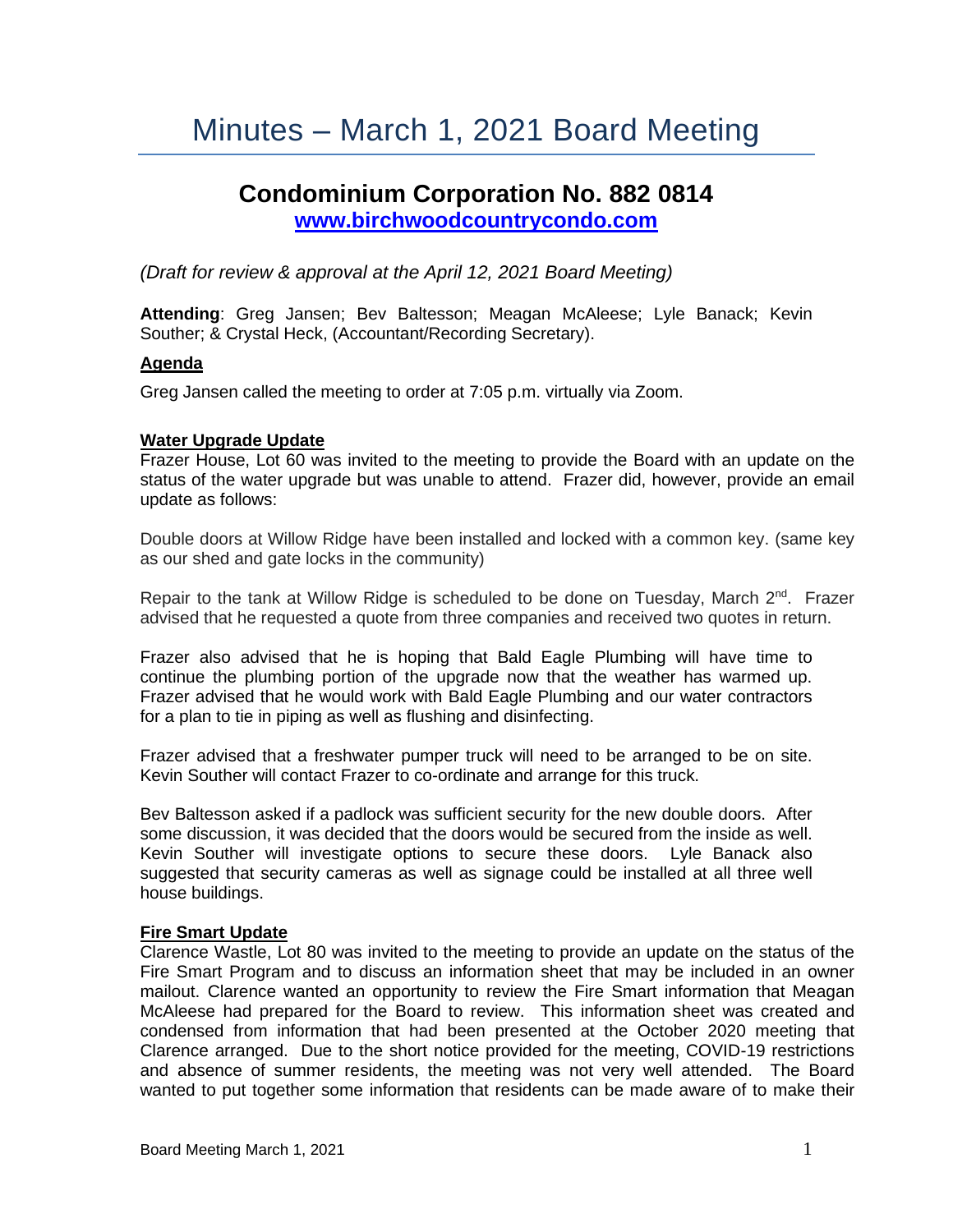property more Fire Smart. Bev Baltesson will send Clarence the proposed information document for Clarence to review.

Clarence Wastle advised that he received confirmation that the community received a \$500.00 grant for 2021. Clarence is planning on holding Fire Smart event(s) in the summer, date and details of the event(s) are yet to be determined. Bev Baltesson suggested that events held after the May long weekend as there may be a chance of more residents attending. Bev also asked Clarence to provide as much notice of the event as possible so owners can make plans on attending. Bev also indicated that, as in the past, the Birchwood Social Club could email residents on the social club distribution list, details of a Fire Smart event.

#### **Water Report**

Rod Yakubow's January 2021 reports were provided via email prior to the meeting.

The water report for January 2021 is as follows: # 6 Aspen Grove – 17,834 gals # 2 Cedar Glen – 12,453 gal 3 & # 4 Willow Ridge – 81,673 gals

TOTAL FOR ALL WELLS – 111,960 gals Chlorine Used 11.0 gals

#### **Approval of Previous Minutes**

Minutes of the February 1, 2021 meeting were previously circulated.

**Motion:** Lyle Banack moved that the minutes be accepted as presented. Meagan McAleese seconded the motion. **Carried Unanimously**

#### **Financial Report**

Crystal Heck provided financial statements for January 2021 via email prior to the meeting for boards review. Lyle Banack inquired about the accounts receivable breakdown between unpaid condo fees and the unpaid water upgrade fees. Bev Baltesson said that approximately 1/3 of the balance was for overdue condo fees and 2/3 are the water upgrade. There are currently only 3 owners that have not made any payments towards the water upgrade.

#### **Site Services**

Kevin Souther wanted the Board to know that one owner reported to Bruce Swanston that he had captured images on his security camera of a suspicious truck backed up to his shed. It appeared that, upon seeing the security camera, the truck left the property. This activity has been reported to the RCMP.

Bev Baltesson advised that Bruce Swanston had reported that a shed in Cedar Glen had been broken into during the last week of February, owner had been notified. Bev wanted to stress the importance of owners notifying the RCMP regarding any vandalism, suspicious activity or crime in our neighborhood. Bev also commented that security cameras are very reasonably priced and can be valuable in assisting the police.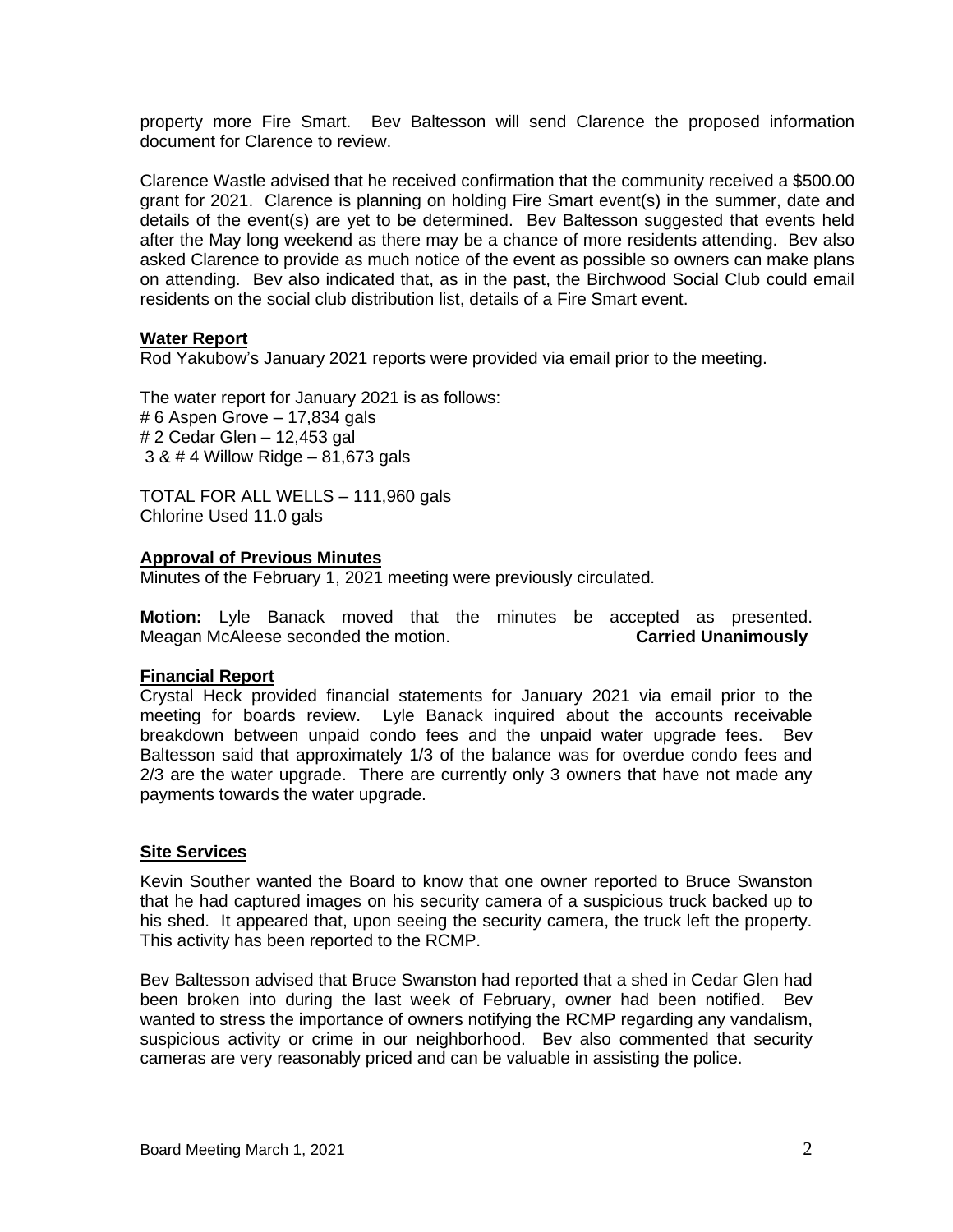Kevin Souther and Bey Baltesson were contacted by phone on February 28<sup>th</sup> advising that a resident was plowing snow from his property into a ditch across the road. Kevin did meet with the resident who was responsible for moving the snow and asked him to refrain from doing this again. Bev advised that this issue has been identified in past years. Residents are reminded that snow should not be moved into the ditches as the roads are narrow in the neighborhood and the ditches need to be available for the snow from the roads. A letter will be drafted and sent to both residents.

Owners are reminded that concerns for the Board should be in writing, signed, dated and must include your lot number.

Bev Baltesson asked about the fire/yard hydrants in the neighborhood and wanted clarification of who is responsible for them, owner or Corporation. Lyle Banack advised that these hydrants are on owner's property and would be the responsibility of the owner. Any connection or apparatus past the CC valve on the owner's property would be the owner's responsibility. The CC valve back to the water well house would be managed and maintained by the Corporation.

#### **Brazeau County Liaison**

Lyle Banack advised there is no new information to report.

#### **Old Business**

#### **Action items as per list**

- Community Lot signs and Corner markers Lyle Banack will provide information to owners that can be included in an owner mailout regarding these signs.
- Electrical boxes On hold until spring 2021.
- CC Valve and Water Hydrant Locations On hold until Spring 2021.
- Lead Management Plan for Water Kevin Souther and Meagan McAleese will have this completed before the summer 2021 deadline.
- EPCOR billing Bev Baltesson has arranged for a 5-year fixed rate of 6.29 cents per kwh with ENCOR. This set rate should be beneficial as electricity rates can fluctuate, especially in the winter months. The fixed rate comes into effect February 19, 2021.
- Owner Communication & Internet Bev Baltesson and Greg Jansen reached out to some property management companies to inquire about services offered and costs for service. Services offered were primarily financial and administrative and costs ranged from approximately \$3,000.00 to \$4,000.00 per month. Additional costs for owner mailouts, AGM packages, site visits, etc. would also be charged. Discussion was held around the fact that our Corporation is unique in that all owners maintain their own property and we do not have the same management requirements as building condominiums. The Board felt that the costs were too high for the services that we need. Bev Baltesson and Lyle Banack will look further into options of a person or company to assist with administrative work.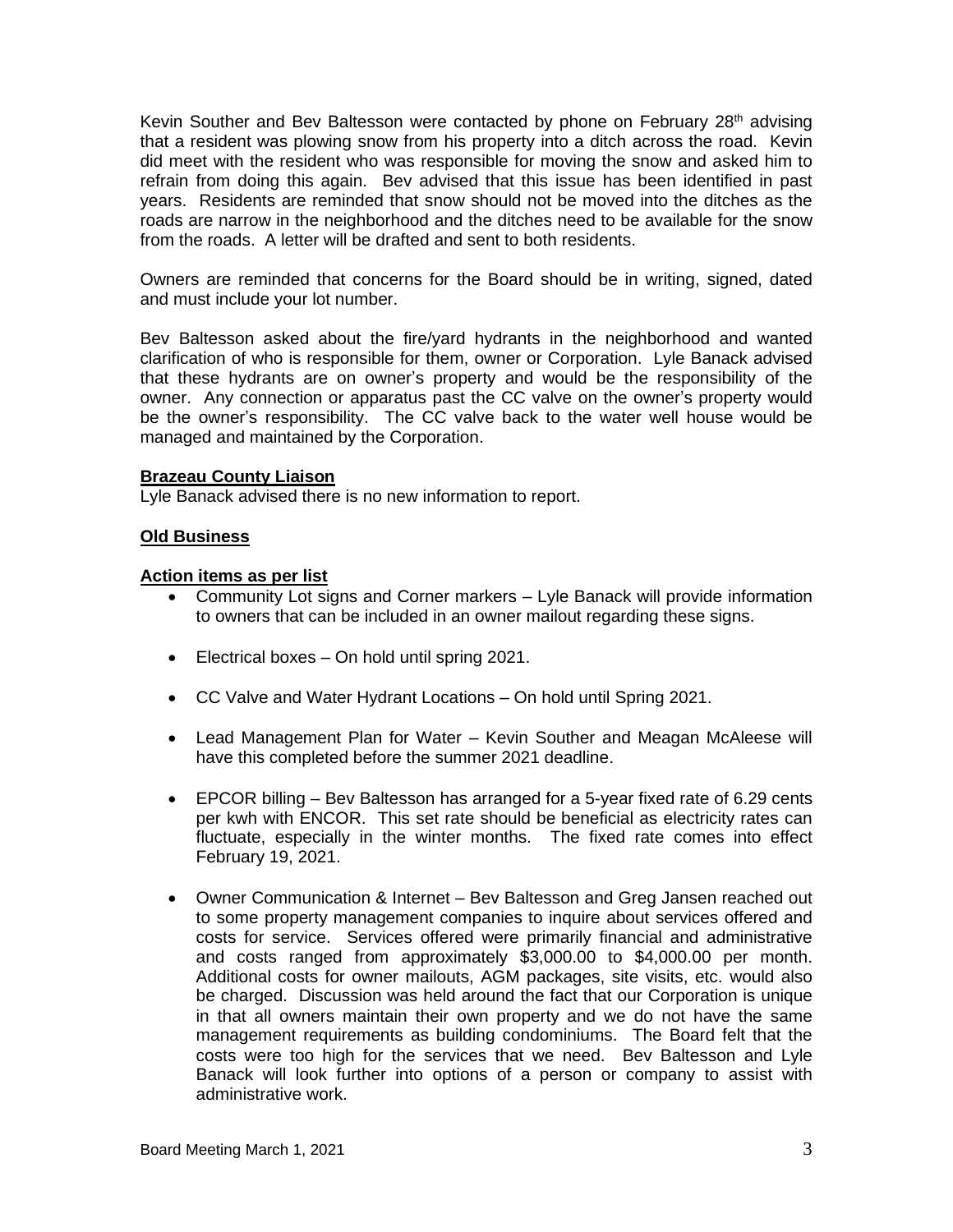Bev Baltesson also researched services provided by Intercom Messaging Services in Drayton Valley including 24 hour answering services, fanout communications by email or text message.

Bev Baltesson inquired into internet access with TELUS Mobility and Xplornet. Costs per month were around \$100.00 per month for business access. Xplornet usage is unlimited and TELUS Mobility usage is limited.

Bev Baltesson also inquired about upgrading the laptop to run Windows 10, adding Microsoft Office and virus protection. Costs for these additions and upgrade would be approximately \$400.00. Bev also priced a new laptop advising that the cost would be around \$700.00 with additional costs for software.

- Lights at TWP Road 494 Lyle Banack advised that he is still in discussions with our county councilor regarding lighting at the entrance.
- Water Upgrade Project In progress as noted above.
- Aspen Grove Wellhouse Flooding Kevin Souther advised that a drain could be drilled in the concrete to assist with drainage of water in wet weather. He will look further into this issue in the spring.
- Contractor reviews:
	- Site Services Kevin Souther met with Larry Kuzio regarding Site Services Back-Up. Kevin advised that Larry has agreed to back-up all services provided by Site Services contractor, Bruce Swanston. Kevin advised that Bruce Swanston will be continuing his contract as Site Services Contractor. Bev Baltesson has provided Kevin with a revised contract for Site Services for Bruce Swanston and a revised contract for Back-Up Site Services for Larry Kuzio. Kevin will arrange to have these contracts signed and returned to Bev for filing.
	- The Grass Maintenance contract is vacant, and a contractor needs to be in place for May of 2021. The Corporation has received notification from two owners expressing interest in this contract. All owners will be advised of this vacancy in an upcoming mailout. Revisions to the contract will include total hours allowed as the records show the past three contractors did not need the allowed hours provided in the contract to complete the work. Also, only ditches adjacent to common property will be maintained.
	- Water Services contract will be vacant December 31, 2021. The Corporation has received notification from one owner expressing interest in this contract. All owners will be advised of this vacancy in an upcoming mailout.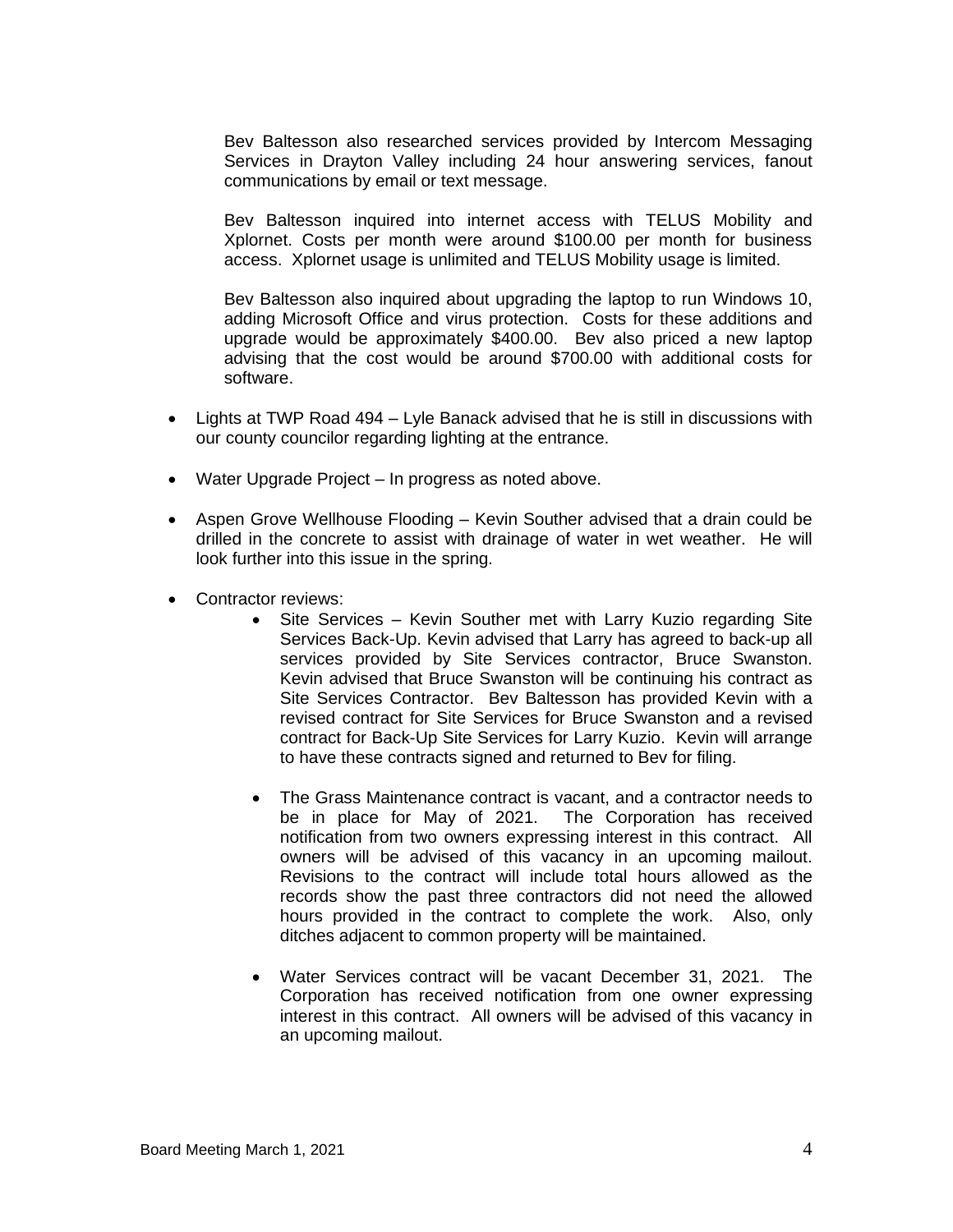- Accounting Bev Baltesson has discussed this contract with Crystal Heck. Crystal will continue to provide this service to the Board for the upcoming year.
- Fire Smart Information for owners Clarence Wastle will review the information prepared by Meagan McAleese. Clarence has been asked to review the information as soon as possible so it can be included in an upcoming owner mailout.
- Sand/Grit Box on Hills Lyle Banack will determine the costs for providing a box of sand/grit that could be placed on the main hill. This box would be helpful, at times, when the hill becomes difficult for some residents and the site services contractor has not had an opportunity to grade the road or arrange for sand/grit.
- Non-Compliance Letter In response to a complaint from an owner regarding an unsightly lot, Bev Baltesson will provide Kevin Souther and Meagan McAleese with a proposed draft requesting the owner to bring the lot into compliance by May 15, 2021.

#### **New Business**

Bev Baltesson and Crystal Heck worked on revising the existing Arrears Letters. Bev previously provided all Board members with copies of the revised 60; 90; 120; and 150 day Arrears Letters for review. No objections or revisions were raised or noted. Crystal will begin using these letters going forward.

Bev Baltesson advised that the Corporation needs to do a Reserve Fund Study in 2022 and suggested that money for the study will need to be included in the 2022 budget. Also, the study will have to be done in accordance with the new regulations. Lyle Banack indicated that the new Board would probably be involved in the new study. Bev agreed, however, wanted this item on the Action Item Register and assigned to a Board member so that discussion and work can begin. Meagan McAleese will review the new regulations and seek potential providers for this work. Bev will provide Meagan with information on the previous study and new regulations.

Discussion was held regarding the Annual General Meeting for 2021. Because of the current restrictions in place due to COVID-19, the proposed date of June 5, 2021 AGM cannot be confirmed at this time. Bev Baltesson advised that Corporations must hold an AGM within 15 months of the previous AGM, therefore, the AGM must take place within 15 months of the last AGM which was August 15, 2020.

It was agreed that a communication mailout should be sent to all owners to make them aware of several issues including, status of 2021 AGM, vacancies on the Board, contractor position vacancies, Fire Smart information, change of fiscal year end, information for new lot identification signs, etc. Bev Baltesson wanted to ensure the information was mailed out by March 14, 2021 and asked that, contributing Board members have documentation to Bev early in the March 7, 2021 week so that printing and packages can be prepared. Greg Jansen advised that Val would be willing to assist in putting the packages together for mailing.